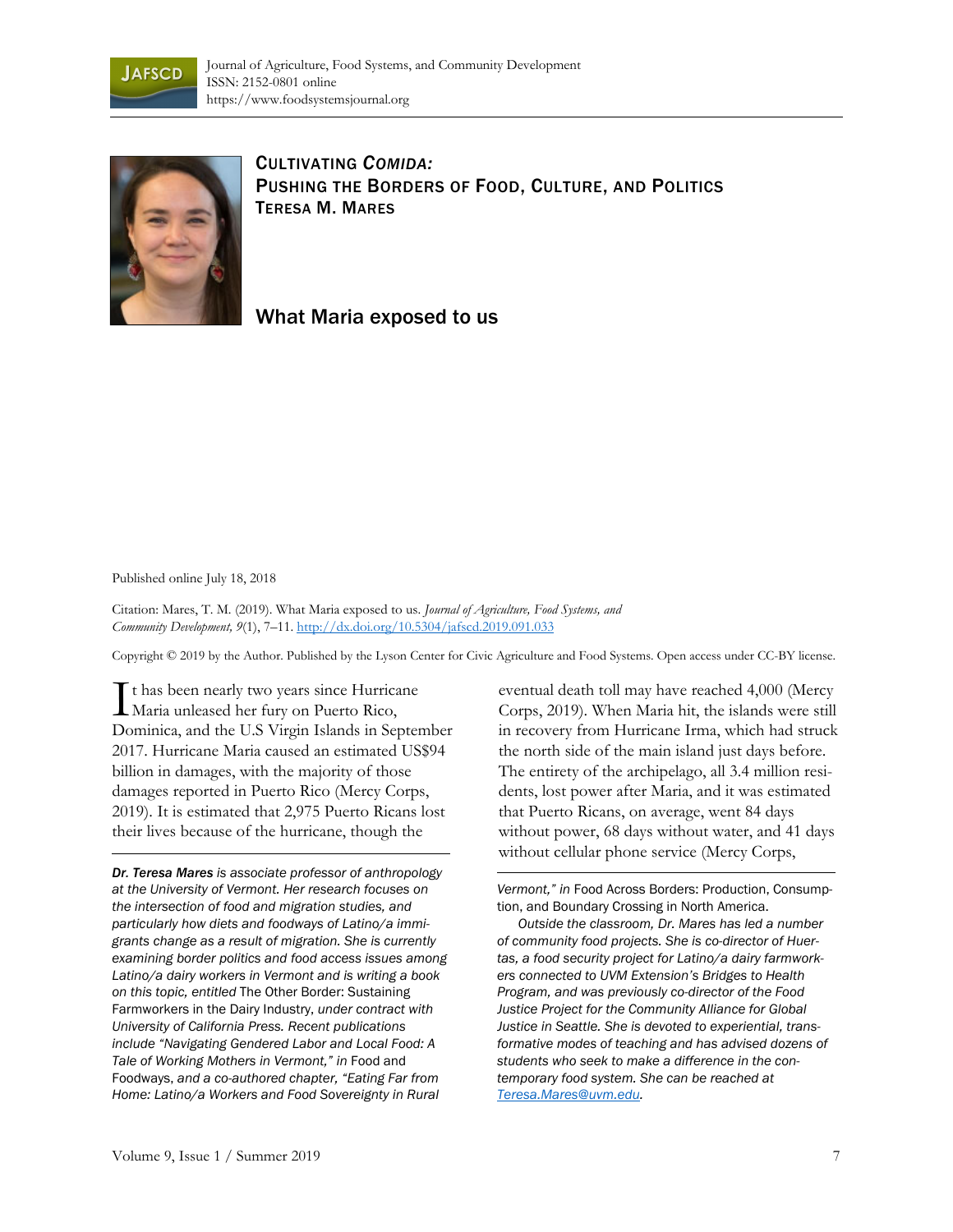2019). Overnight, Puerto Rico became disconnected from the outside world. Prior to the 2017 hurricanes, Puerto Rico was already grappling with widespread poverty and a crumbling infrastructure after years of disinvestment and structural adjustment.1 These inequalities left Puerto Ricans with a host of challenges related to their wellbeing. For instance, according to the National Resources Defense Council, in 2015, 99.5% of Puerto Ricans

were served by community water systems that violated the Safe Drinking Water Act (NRDC, 2017). Before Maria, 1.5 million Puerto Ricans were food insecure, with children experiencing food insecurity at a rate of 56%—triple the U.S. average (Bread for the World, 2019).

 It is impossible to discuss Puerto Rico's economic system—past, present, or future—without talking about the islands' relationship with the United States. Due to stipulations in the Merchant

Marine Act of 1920 (more commonly known as the Jones Act), 85% of food in Puerto Rico is imported (mostly from the U.S.), a figure that rose to 95% after Hurricane Maria (Ayala, 2017). Despite the immediate threats to food security and an outpouring of international support, the United States did not immediately waive the Jones Act, doing so more than a week after the hurricane hit and only for a period of 10 days—and only after Puerto Rico Governor Rosselló made a formal request. The Jones Act, a clear manifestation of the colonial relationship between the United States and Puerto Rico, limits the islands' autonomy and sovereignty over not only their food system, but their entire economy. The ongoing consequences of Operation Bootstrap also limit the islands' autonomy. Begun in 1947, Operation Bootstrap encompassed a series of economic projects led by the U.S. federal

The Jones Act, a clear manifestation of the colonial relationship between the U.S. and Puerto Rico, limits the islands' autonomy and sovereignty over not only their food system, but their entire economy.

government and the Puerto Rico Industrial Development Company, encouraging Puerto Ricans to move away from the agrarian traditions that had sustained them for years and into light manufacturing and white-collar work, particularly in the pharmaceutical sector. As a result of these largescale trade and development policies, and from the pressures to grow mainly export crops such as coffee and sugar, Puerto Rican farmers have long

> struggled to sustain small-scale agricultural livelihoods.

 Recently I spoke with two experts about the impact of Hurricane Maria on the Puerto Rican food system: María Elena Rodríguez, the founder and owner of Cosecha Caribe, a small business specializing in raw and fermented valueadded, artisanal foods based in Carolina, Puerto Rico; and Luis Alexis Rodríguez Cruz, a doctoral student in food systems at the University of Vermont, who is currently studying the experiences of farmers, particu-

larly agroecological farmers, in Puerto Rico. María Elena and Luis share a commitment to strengthening Puerto Rico's food system, and both see their futures intertwined with the rebuilding of the islands. In my interviews with these two inspiring individuals, one thing became abundantly clear: for Puerto Ricans, there is a definitive dichotomy of Before Maria and After Maria. While the storm laid bare a painful history of colonial ties with the U.S. and decades of disinvestment and neglect, it also revealed a transformative opening for building resiliency and sovereignty into the heart of the islands' food and farming future. The transformation and revitalization of Puerto Rico's local food system—while temporarily derailed by the hurricane—is poised to bring new forms of local control and connection to food on the islands.

Although she was raised in Florida and lived

<sup>&</sup>lt;sup>1</sup> Structural adjustment refers to the delivery and administration of loans to states or regions in economic crisis, often loaned by institutions like the World Bank or International Monetary Fund. These loans are given on the condition of economic reforms. Structural adjustment is widely critiqued as a mechanism that deepens poverty and increases dependency.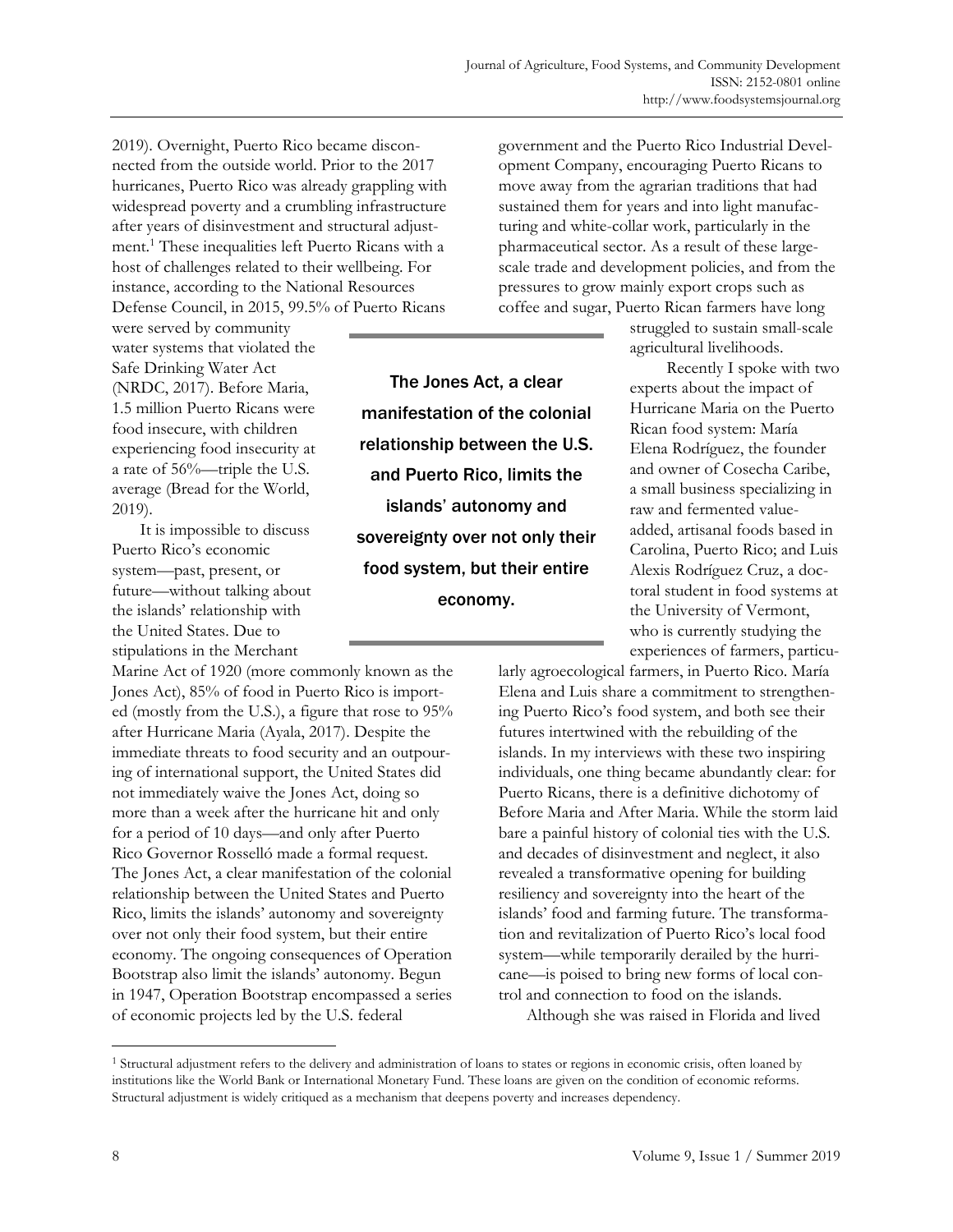many years on the West Coast of the mainland, María Elena Rodríguez was living on Puerto Rico during Hurricane Maria. Joining her family in Puerto Rico after becoming deeply involved in food justice work and receiving her undergraduate and graduate degrees (the latter a master's degree in community development at UC Davis), María Elena quickly became involved in the recovery efforts. In her view, the most immediate challenge following the hurricane was the physical destruction of farms across the islands, and the lack of funding and other resources to rebuild those farms. While money supposedly began to flow into Puerto Rico following the hurricane, as María Elena explained, "no one seems to know where that money is ending up." Most farms she worked with during the recovery efforts received little if any financial support, adding to a generalized sense of shock and sadness as people who saw their entire livelihoods destroyed overnight. While some farmers abandoned their land and joined the mass exodus of Puerto Ricans moving to the U.S. (a population drop forecast as 14% (Agence France Presse 2017), María Elena also emphasized the deep resilience she observed as farmers and other stakeholders in the food system began to "pivot" in the wake of the hurricane.

 As a food justice activist and farmers market vendor herself, María Elena participated in this practice of pivoting, alongside farmers, restaurant owners, and other food system players scrambling to figure out what they could do with what remained. With the hurricanes "throwing a wrench" in people's plans, business models were shifted, farms were relocated, community networks were engaged, and new solidarities were built. Projects like Visit Rico and the grassroots Queerled Guagua Solidaria (originally part of El Departmento de la Comida) sprang into action, with Visit Rico raising US\$450,000 in the weeks following the hurricane (despite the lack of reliable phone or internet service) and Guagua Solidaria sending its outfitted van out to its network of farms to assist in cleaning and rebuilding efforts. In our conversation, María Elena emphasized that community projects like these were successful because they were already working "on the ground" in the food system prior to the hurricane and were able to

quickly mobilize their networks afterwards. Their staff also took the time to really listen to farmers about what they needed to rebuild and mobilized resources directly into farmers' hands.

 Prior to Hurricane Maria, there was an emergent and vibrant food movement unfolding in Puerto Rico, although as María Elena explained, this movement was largely an alternative movement to the mainstream and motivated by resistance to GMO crops, given the heavy presence of agricultural corporations like Monsanto on the islands. Since the hurricane, there has been a convergence of people who have been engaged in food justice and food sovereignty work, a convergence that, according to María Elena, has gained traction, and thus, a broader audience. As millions of Puerto Ricans confronted food shortages, there was—in some sense—a leveling mechanism at play that reminded the archipelago of its collective dependencies and vulnerabilities. She explained, "what I see now is that there is a lot of awareness to the fragility of a food system that imports more than 80 to 90% of the food that we consume.... That experience really woke up a lot of people to the need to pay attention and the need to buy locally and support local farmers and think about renewable energy." For María Elena, who plans to purchase a farm soon to support her business and put into practice her training in agroecology, this broadening of the food movement cannot come soon enough.

 Luis Rodríguez Cruz was just beginning his first year as a doctoral student in Vermont when Hurricane Maria devastated his homeland. While completing his M.S. in food science and technology at the University of Puerto Rico, Luis had developed a deep knowledge of the islands' food system, particularly about the lives of small-scale commercial fisherfolks. It only made sense, then, that one of his first research projects as a doctoral student would be to examine the impacts of Maria on the islands' food system. With support from his doctoral advisor, Meredith Niles, Luis carried out a mixed-methods study in collaboration with the Extension Service of the University of Puerto Rico (Rodríguez Cruz & Niles, 2018). For this study, Extension agents surveyed 405 farmers on the obstacles they face toward recovery, their losses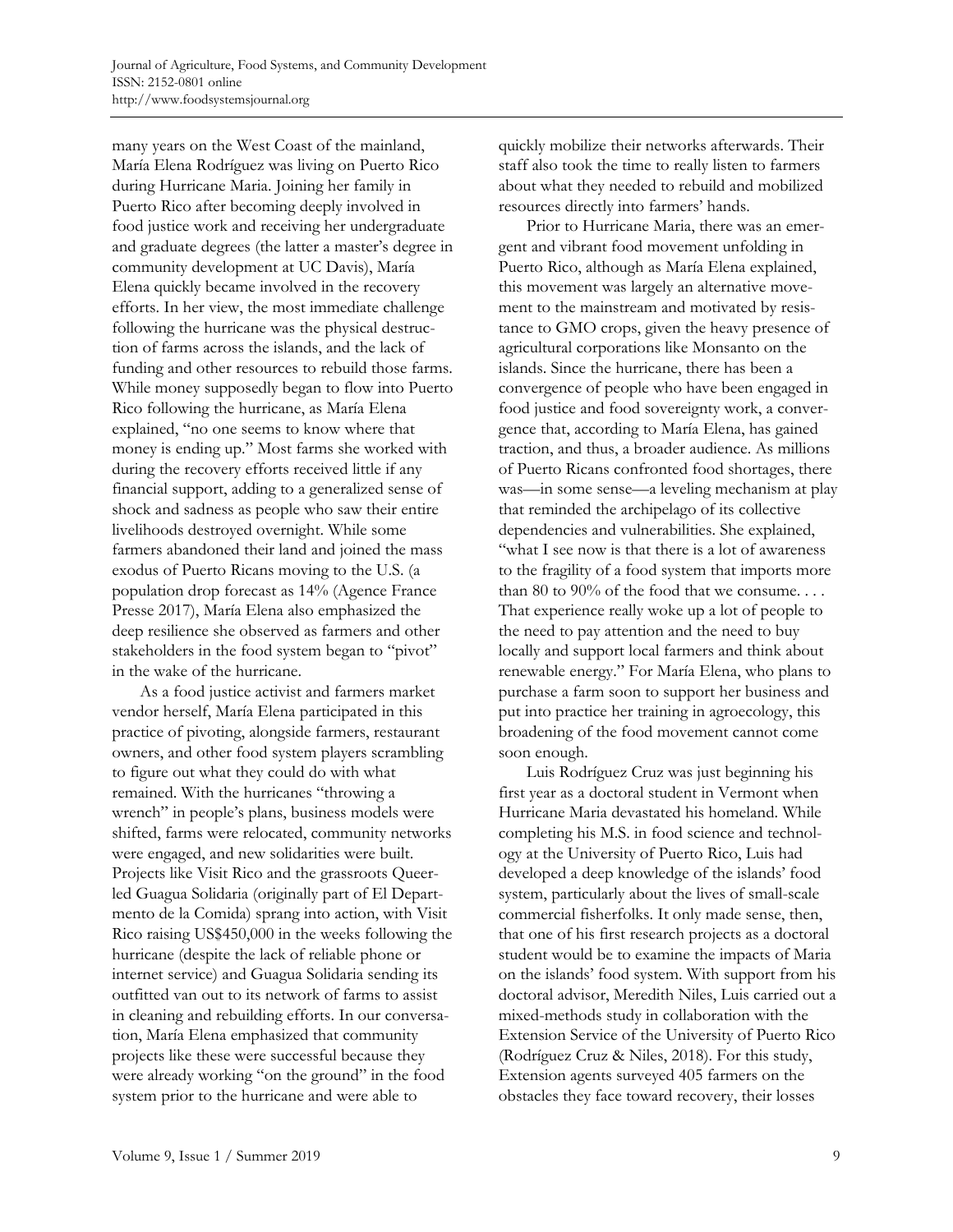due to Maria, opinions on policies, and other issues pertinent to their livelihoods. This study demonstrated that one of the biggest issues confronting farmers in the wake of Maria was food insecurity. The month that Hurricane Maria hit the islands, 42% of farmers surveyed were struggling to access food or were experiencing food shortages. This incidence of food insecurity rose to 59% one month after the hurricane before it began to slowly decline. Before Maria, less than 1% of farmers reported food insecurity (Rodríguez Cruz & Niles, 2018). As Luis noted in our interview, these issues of food access were not limited to farmers, as all

Puerto Ricans faced the consequences of roadblocks, gas shortages, and closed ports following the hurricane.

 According to the same study, 43% of farmers surveyed reported a total loss of their farming operation, and 43% experienced significant loss. Nearly half (49%) reported that one of the main challenges they experienced after the hurricane was a lack of governmental aid and/or delays in receiving insurance settlements to rebuild. During our conversation, and echoing what María Elena observed, Luis was quick to point out that farmers turned to their own networks

of mutual aid and support in the absence of support and funding, "knowing they cannot depend on these institutions that did not provide after the hurricane." He came to this observation both through anecdotes and from research conducted by Nayla Bezares and Alyssa Melendez (2019). Many Puerto Rican farmers are becoming more integrated into their communities now, particularly younger farmers and those farming in some of the more distant mountain villages. Luis also noted that one impact of the hurricane is a new and more vocal conversation among food system stakeholders about the relationship between Puerto Rico and the U.S., given that Puerto Rico has little control over its trade policies and that the austerity

One of the biggest issues confronting farmers in the wake of Maria was food insecurity. The month that Hurricane Maria hit the islands, 42% of farmers surveyed were struggling to access food. Before Maria, less than 1% of farmers reported food insecurity.

measures imposed by the United States are not well attuned to the local context. Sixty-six percent of farmers surveyed by Luis and his colleagues agreed that the Jones Act negatively affected Puerto Rico's food security and were not in support of the law. The majority (81%) also felt that food imports in Puerto Rico presented an obstacle for local farmers to increase their access to the Puerto Rican market.

 In my interview with him, Luis offered similar observations about the movement for food sovereignty in Puerto Rico, emphasizing that discussions of food sovereignty are more common among farmers who are not "as closely related to the

> Department of Agriculture or conventional ways of growing." With an interest and training in agroecology, Luis sees that farmers in Puerto Rico who are drawn to agroecology and sustainable ways of farming, and particularly younger farmers, are devoting serious thought and effort to building more power and control over the food system and producing food for their own communities. Intertwined with these efforts is a desire for autonomy and freedom from ongoing dependence on U.S. imports. Through his doctoral research, Luis plans to work with farmers to build capacities for trans-

formative change to be more resilient and resistant to climate change. After he completes his Ph.D., Luis plans to return to Puerto Rico and continue farming a piece of land that has been in his family for decades, and hopefully, continue with his applied research efforts. He expressed, "I think I feel a responsibility to contribute to my society, to my home, to my community. I am where I am mainly because of the University of Puerto Rico, which is paid for by Puerto Ricans." While the challenges confronting Puerto Rico and its residents are very real, there is also a real potential for building a more sustainable and locally controlled food system, especially if Luis and María Elena have anything to do with it.